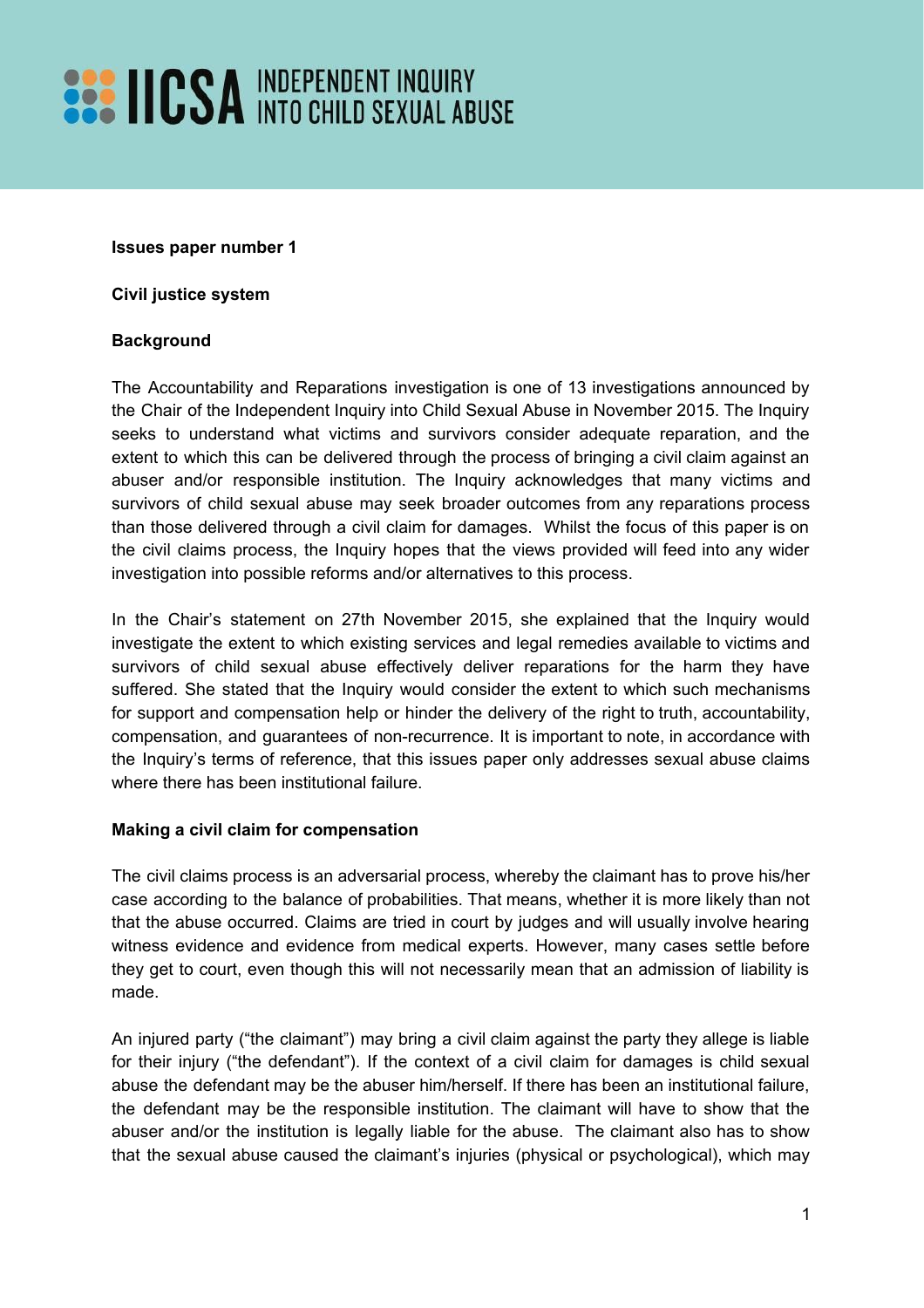lead to particular difficulties in the context of psychological injuries and quantification of compensation.

Many claims of child sexual abuse arise out of incidents which took place years or even decades earlier. The passage of time between the abuse and a legal claim can cause difficulties bringing a claim. As a form of personal injury claim, child sexual abuse claims are governed by sections 11, 14 and 33 of the Limitation Act 1980. The general rule (leaving aside minors and those with a disability), is that a claim must be brought within three years of the date of the injury or the "date of knowledge", although the court has a general discretion to allow late claims. The extent to which the existing law of limitation is suitable for child sexual abuse claims has been a subject of discussion for many years.

## **The Inquiry**

The Inquiry seeks to understand what people with experience of civil claims in England and Wales, whether in a personal or professional capacity, consider to be the most important elements of an effective civil justice system. The Inquiry also wishes to understand the reasons why victims and survivors may not have brought legal proceedings, either because they were unable to do so or because they chose not to do so.

The Inquiry seeks views on whether the existing process for bringing a civil claim is effective, which may include whether:

- The process is accessible for all victims and survivors;
- An apology and/or admission of liability (i.e. legal wrongdoing) is made;
- An appropriate amount of compensation is awarded;
- Cases are concluded in as timely a manner as possible;
- Claims are investigated fairly and claimants are treated equally;
- Claimants are treated with sensitivity.

Submissions are sought on the effectiveness of the civil claims process and possible reforms. The Inquiry would welcome your views on the following issues. You should not feel that you need to answer every section, only those that are relevant to your experience and expertise.

#### *Reparation generally*

- 1. What results should a civil claims process aim to deliver for victims and survivors of child sexual abuse?
- 2. In your experience, how far does the existing civil claims process deliver those results for victims and survivors?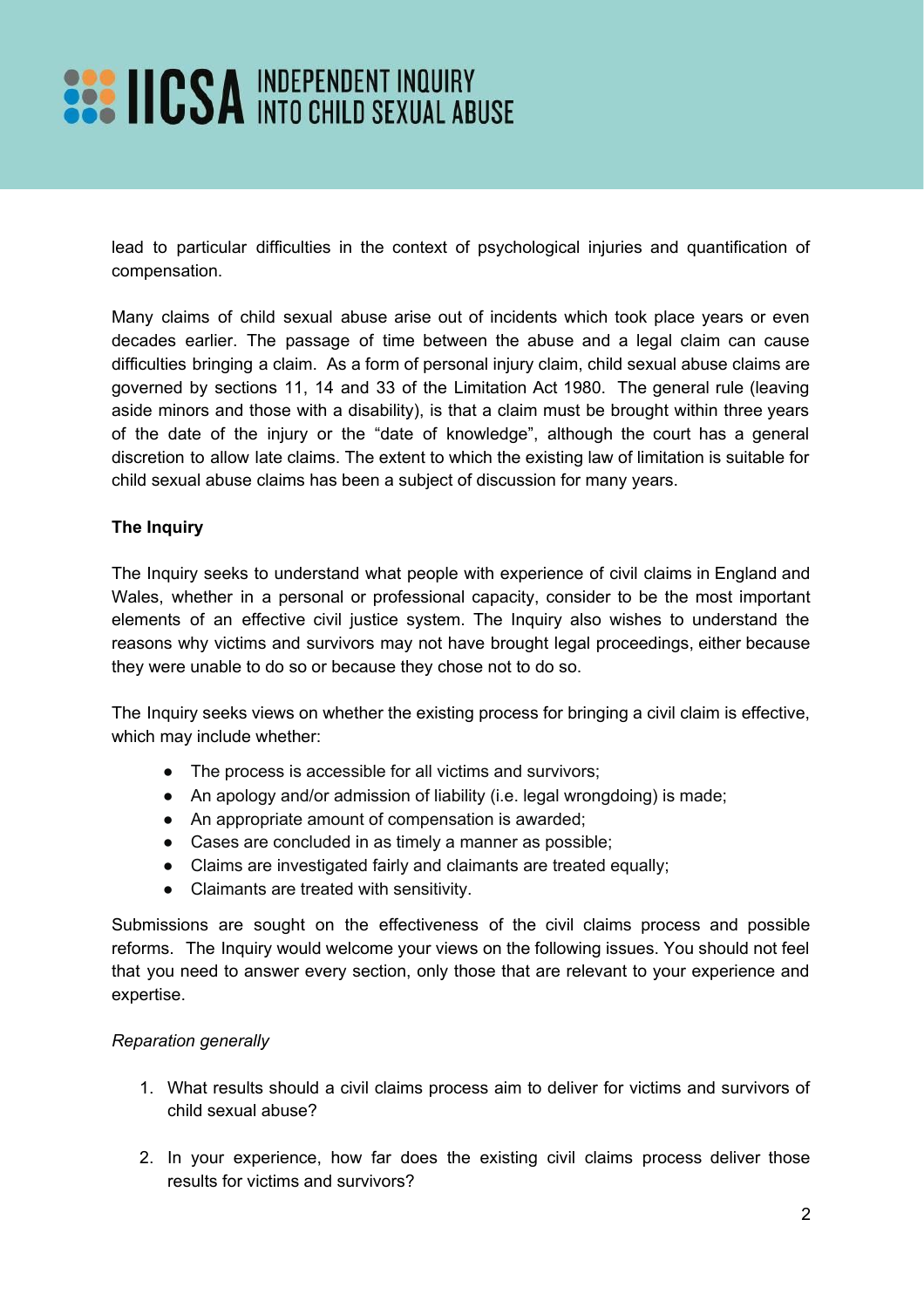- 3. How important are the following: the right to independent legal representation; the right to an independent and impartial investigation; the right to truth and accountability; compensation; guarantees of non-recurrence; and support services?
- 4. Which of the above has the existing civil claims process successfully delivered?
- 5. If there are elements you have identified as not always successfully delivered, what, in your experience, has been the reasons for this?
- 6. In your experience, why have you/some victims and survivors chosen not to pursue civil claims?
- 7. In your experience, why were you, or why are some victims and survivors unable to pursue civil claims despite wanting to do so?
- 8. What are the advantages and disadvantages of civil claims as a means of delivering reparation, when compared to existing procedures for criminal compensation (Criminal Injuries Compensation Schemes and compensation orders made by criminal courts)?

#### *The civil claims process*

The following section deals explicitly with some of the legal issues relevant to the civil claims process.

- 9. Are there elements of the civil claims process which may obstruct the delivery of accountability and reparation to victims and survivors, and if so in what way? In particular, submissions are sought on the following issues:
	- a. The interaction between any criminal investigations/proceedings and civil claims;
	- b. The availability of independent legal advice and representation;
	- c. Identifying the correct defendant to any proceedings, for example where an institution no longer exists or has undergone reorganisation;
	- d. The scope of any direct duty of care owed by institutions;
	- e. The circumstances in which institutions may be held liable for the criminal acts of their employees or other individuals, including joint liability, vicarious liability and non-delegable duties;
	- f. Limitation periods for bringing a claim;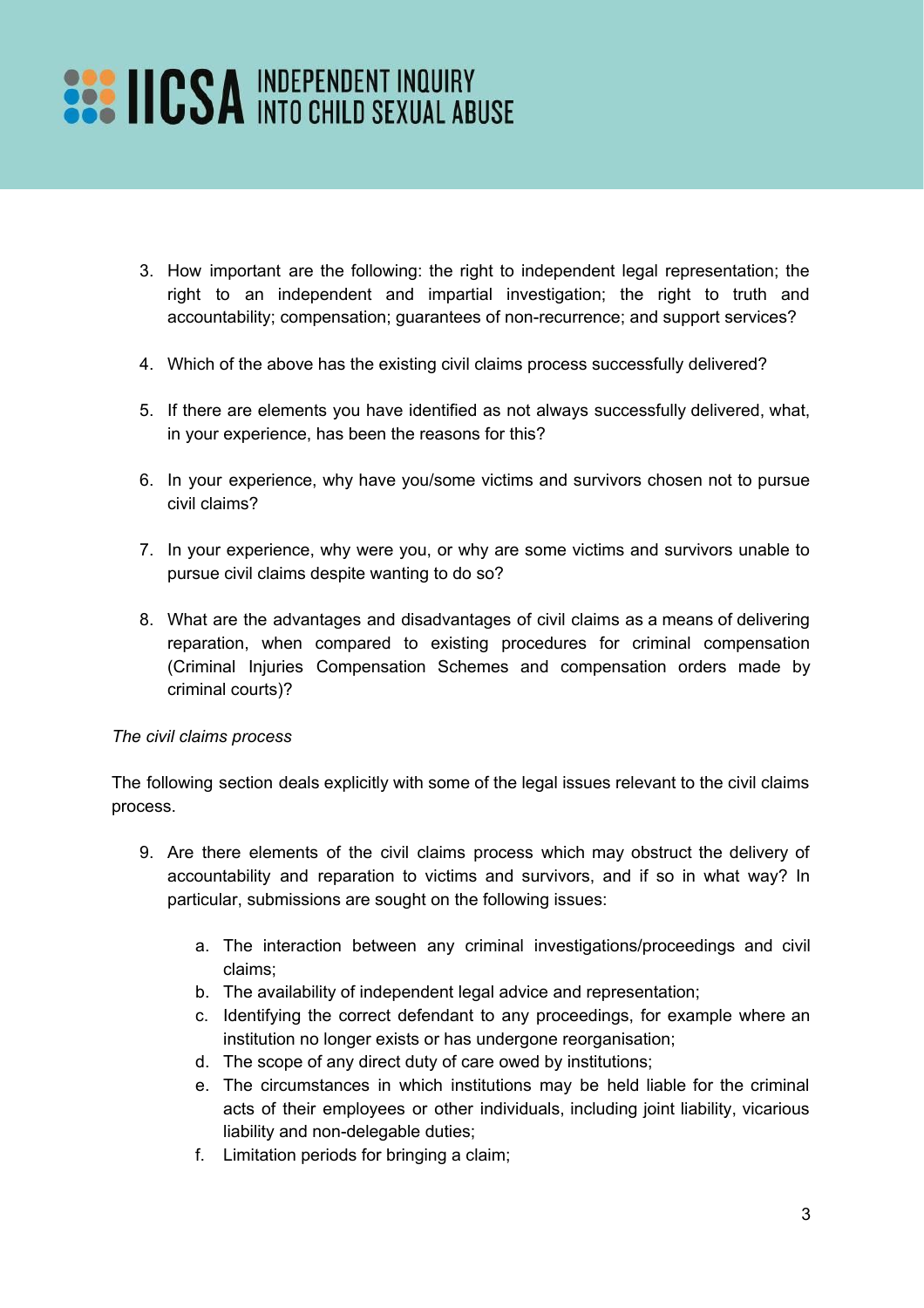- g. Defences to child sexual abuse claims (for example, consent and the Compensation Act 2006);
- h. Causation of injuries and the assessment and quantification of damages, including general, aggravated and special damages;
- i. Evidence (including disclosure of documents and expert evidence);
- j. Admissions of liability and/or apologies;
- k. Settlement and Alternative Dispute Resolution (ADR);
- l. The process of giving evidence and being cross-examined;
- m. Funding (including the availability of public and other funding);
- n. Costs and proportionality;
- o. The duration of civil proceedings;
- p. Where individual or institutional defendants are uninsured and do not have significant assets does this prevent civil claims from being pursued or civil judgments enforced?
- 10. To what extent does the model of insurance and/or the practice of insurance companies obstruct the delivery of some or all elements of reparation? In particular submissions are sought on the following issues:
	- a. The role of insurers in inquiries or reviews, including the publication of reports;
	- b. The role of insurers in civil claims;
	- c. The types of insurance policy that may be relevant to claims of child sexual abuse;
	- d. Lack of insurance and mandatory public liability insurance;
	- e. Confidentiality clauses;
	- f. Exclusion clauses.
- 11. Are there other elements of the civil claims process which may obstruct the delivery of accountability and reparation to victims and survivors? If so what are they?
- 12. To what extent have any of the issues raised above obstructed the implementation of effective safeguarding measures by institutions?

#### *Changes, alternatives or additional routes for redress*

13. In your experience, is there anything that has made it more difficult for victims and survivors to achieve accountability and reparation through the civil justice system? If so, what? What could be done to help people overcome these barriers?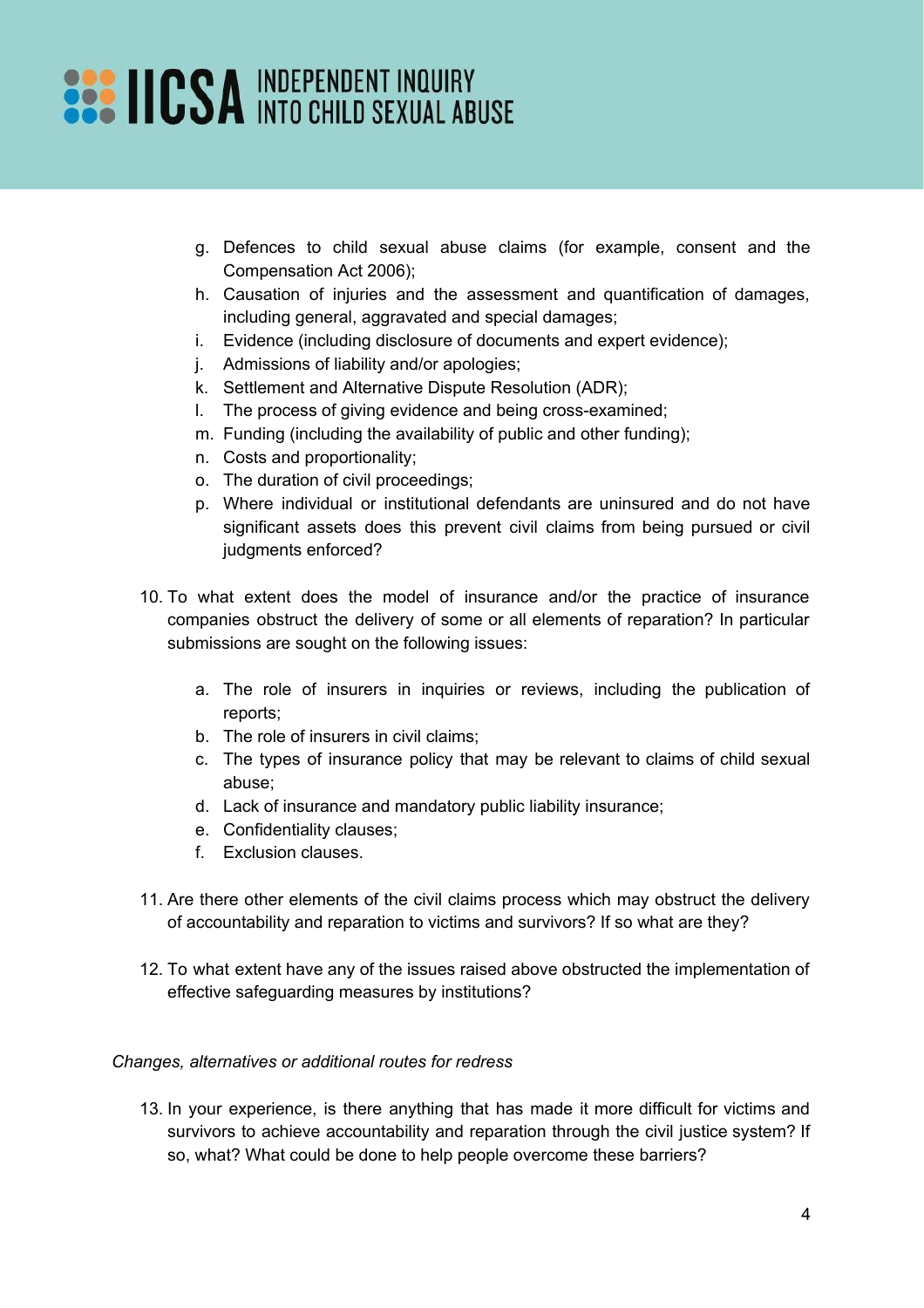## **EXAMPLE PERSONAL INDEPENDENT INQUIRY**

- 14. What changes could be made to the civil claims process in order to make it easier for victims and survivors to achieve accountability and reparation? What would the implications of such changes be for defendants, defendant institutions and insurers?
- 15. Are there alternatives to the civil claims process that could better deliver accountability and reparation to victims and survivors, either on their own or in conjunction with the civil claims process? If so, what are they?

### *Support*

- 16. What information, support and resources are you aware of to help victims and survivors (and/or their families) to access reparation through the civil justice system?
- 17. In your experience, have people who needed these services and support been able to access them? If not, why not?
- 18. How do you think the current provision of support could be improved?

In addition to the issues set out above, submissions are encouraged on any aspect of the civil justice system insofar as they relate to accountability and reparations for victims and survivors.

In making your submission you do not need to address every question. We encourage you to address those specifically relevant to your experience or expertise, both personal and professional. In your submission, please separate out responses to different questions, and indicate clearly which question(s) you are responding to.

Please include the following information on the attached questionnaire as part of your submission:

- Your age and gender;
- Whether you are responding on behalf of an organisation or as an individual;
- Which, if any, organisation do you represent;
- What is your job title and how long have you held this position;
- Whether you would like your response or personal details to be treated as confidential, and the reason for this.

Submissions will be publicly available on the Inquiry's website. The Inquiry will also publish a report summarising the key themes from the submissions received. This report will help inform seminars which will take place when the submission process has closed. A range of